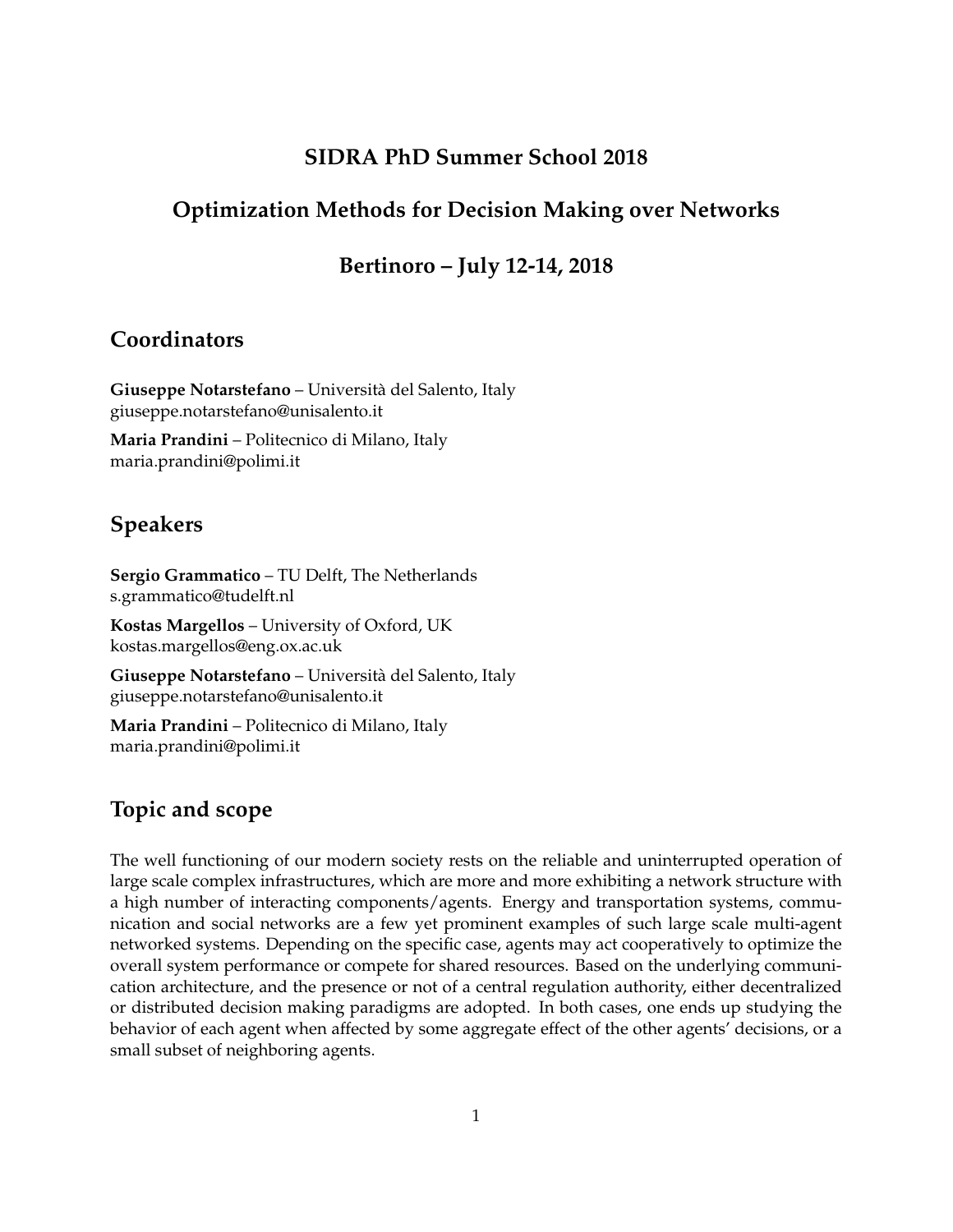In recent years, decision making in multi-agent networks has become a compelling topic of research and has attracted significant attention in the control systems community. Some of the topics presented in this course are part of the OPT4SMART project funded by the European Research Council and the UnCoVerCPS project funded by the European Commission, both under the Horizon 2020 research and innovation programme.

Systems and control theoretic approaches have been proposed to devise effective solutions to a variety of problems ranging from smart grid operation, control of large populations of aggregated loads or electric vehicles for ancillary services, traffic control in intelligent transportation systems, congestion control in communication networks, and also for the analysis of opinion dynamics in social networks.

This course aims at building a mathematical background for the analysis and design of decision making algorithms in cooperative and noncooperative multi-agent systems, and at providing a unifying framework for studying and analyzing decision making problems that arise in contemporary societal and technological challenges.

Expected learning outcomes are a strengthened knowledge in optimization; an insight in the analysis and design of multi-agent distributed/decentralized optimization algorithms; knowledge of the basic principles in operator theory and of an operator theoretic perspective on convergence problems in iterative algorithms; and familiarization with multi-agent problems of contemporary interest.

## **Structure**

The course is structured in the following four parts.

#### 1. **Motivation and illustrative applications**

Introduction to decision making problems in networked multi-agent systems with applications in smart grid, energy management of a building district, machine learning, cooperative robotics, electric vehicles charging coordination.

These applications not only will serve as a motivation, but will also set a common ground to highlight the main complexity issues arising in multi-agent systems, namely, scalability due to the large scale nature of these problems, heterogeneity of the agents and privacy. A distinction between cooperative and noncooperative agent strategies will also be made depending on the considered application.

#### 2. **Mathematical tools**

Background on

- (a) convex analysis, optimization and duality theory
- (b) operator theory basics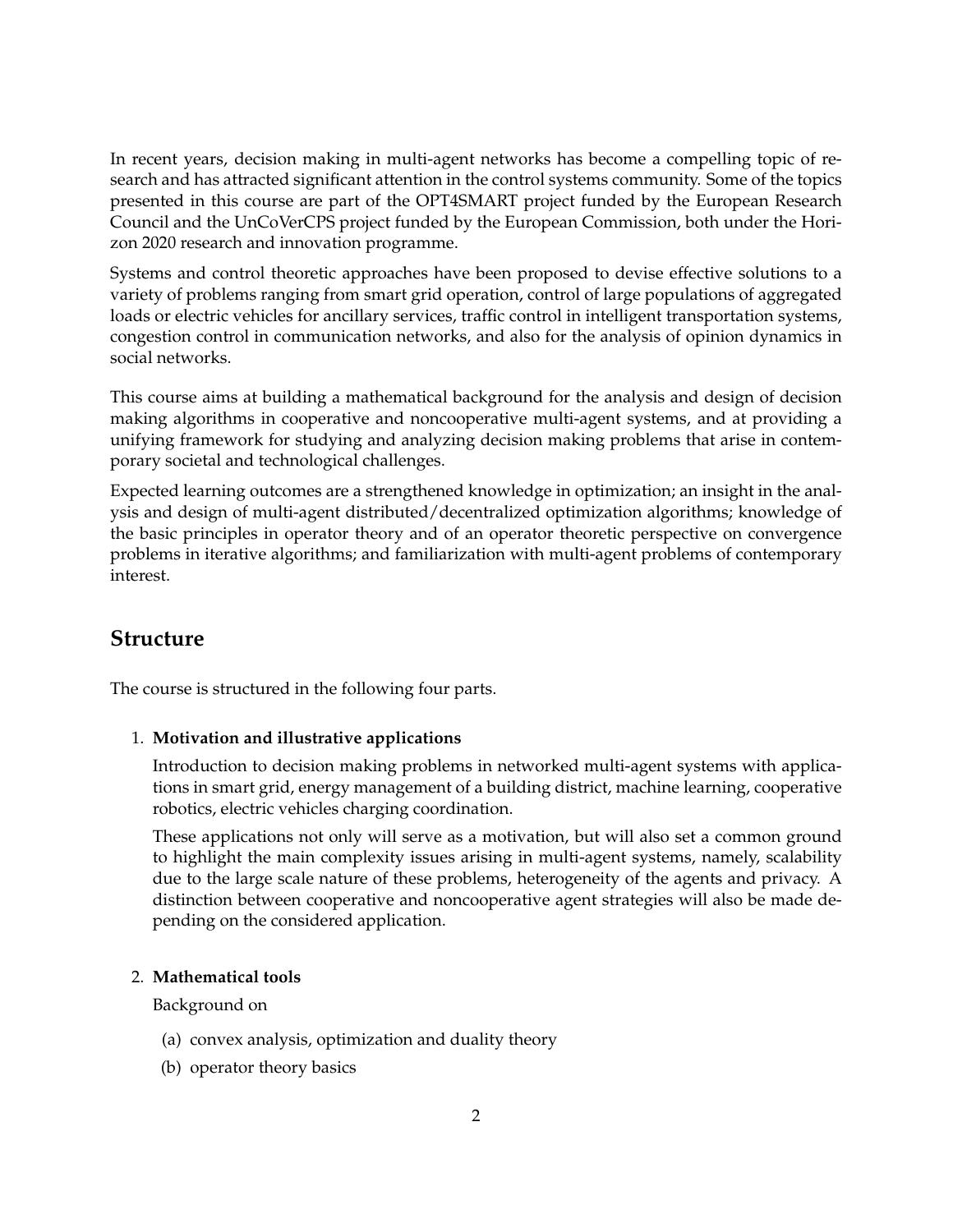#### (c) fixed point algorithms

These tools constitute the theoretical backbone for the analysis and design of cooperative and noncooperative algorithms that arise in multi-agent decision making problems.

#### 3. **Cooperative and noncooperative decision making**

- (a) Cooperative optimization: primal-based algorithms. Topics covered are decentralized gradient and scaled projected gradient methods, Jacobi algorithm, and Gauss–Seidel algorithm, distributed proximal and (sub-)gradient methods, and constraint exchange methods. The background notions on convex optimization and fixed point algorithms provided in part 2 will be used.
- (b) Cooperative optimization: duality-based algorithms. Topics covered are distributed dual decomposition and distributed alternating direction method of multipliers (ADMM). The background notions on duality theory and dual algorithms provided in part 2 will be used.
- (c) Noncooperative equilibrium seeking algorithms. Topics covered are Nash equilibrium seeking via best-response dynamics and operatorsplitting algorithms. The background notions on operator theory and fixed-point arguments provided in part 2 will be used.

The selected topics in this part provide a wide coverage of cooperative and noncooperative algorithms that arise in the multi-agent decision making. More advanced topics are addressed in part 4.

#### 4. **Advanced topics and vistas**

This part will deal with advanced solutions for multi-agent decision making. It will also provide a glance at the bridge between the two perspectives when game equilibria result in social welfare, starting from one of the motivating applications.

# **Schedule**

### **Thursday – July 12, 2018 (morning)**

Optimization over networks: main problem set-ups and motivating examples.

Foundations of optimization theory: convex analysis, iterative algorithms for unconstrained and constrained problems, optimality conditions for inequality/equality constrained problems.

### **Thursday – July 12, 2018 (afternoon)**

Duality and dual algorithms for convex problems. Decomposition schemes and parallel implementation.

Operator theory and fixed point algorithms and their connection with optimization theory.